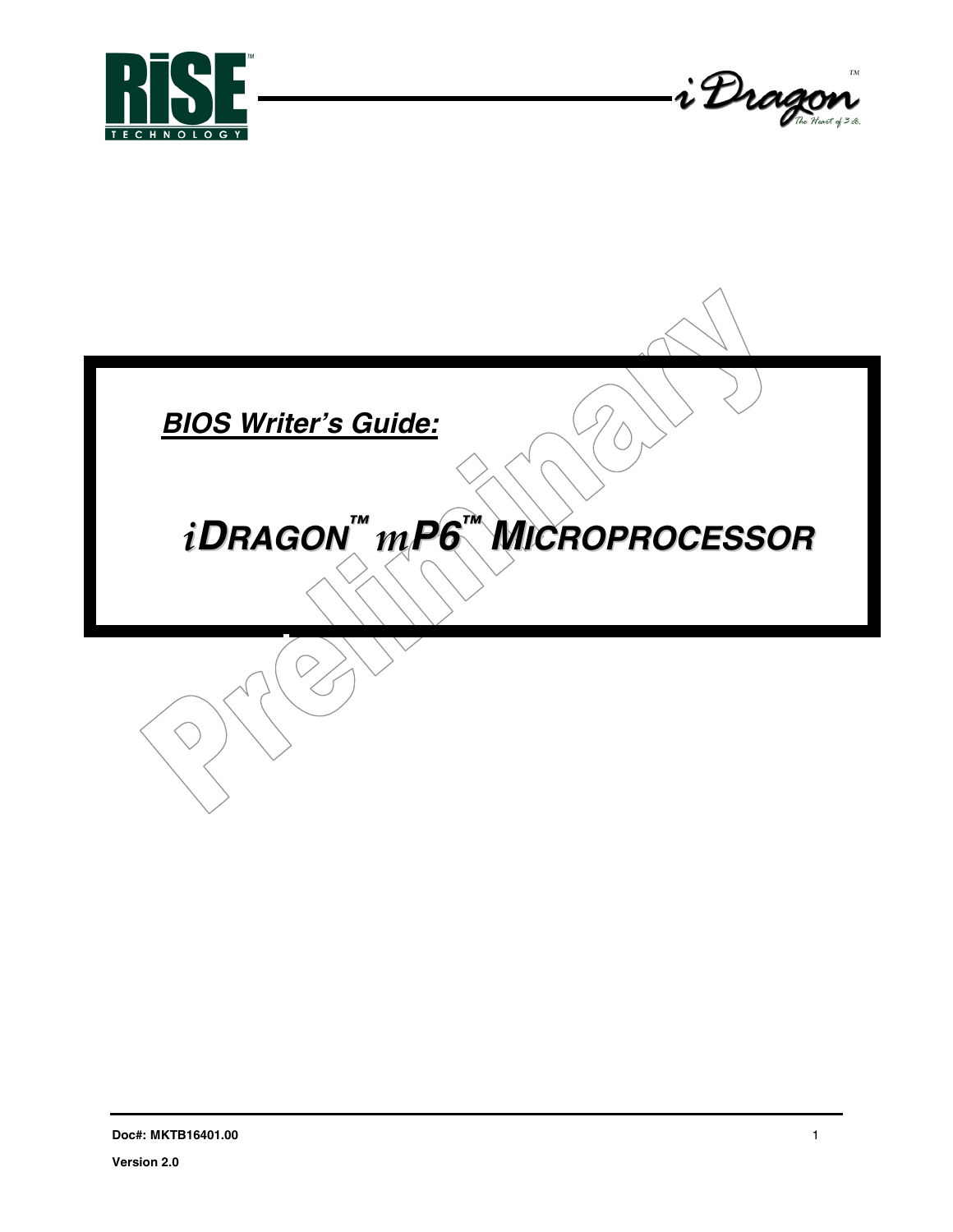



*All rights reserved. © 2000* **RiSE™** *Technology*

**Devices sold by RiSE™ Technology are covered by the warranty and patent indemnification provisions appearing in it's Terms of Sale only. RiSE™ Technology makes no warranty, express or implied or by** description regarding information set forth herein or regarding the **freedom of the described devices from patent infringement. RiSE™ Technology Company reserves the right to discontinue production and change specifications and prices at any time and without notice.**

RiSE<sup>™</sup> Technology assumes no responsibility for the use of any **circuitry other than circuitry embodied in a RiSE™ Technology product. No other circuits, patents or licensees are implied.**

**RiSE™ Technology products are not authorized for use as components in life systems or as part of life support devices.**

RiSE**™**  *and* RiSE**™** *iDragon***™**  *are trademarks of* RiSE**™** *Technology Company. \* All other trademarks are properties of respective owners.*

*Products, brand and corporate names used in this publication are for identification purposes only and may be trademarks of their respective companies.*

*This document contains information about a product under development at* RiSE**™** *Technology Company and is intended to assist in evaluating this product. This is not a released product and specifications are subject to change without notice.*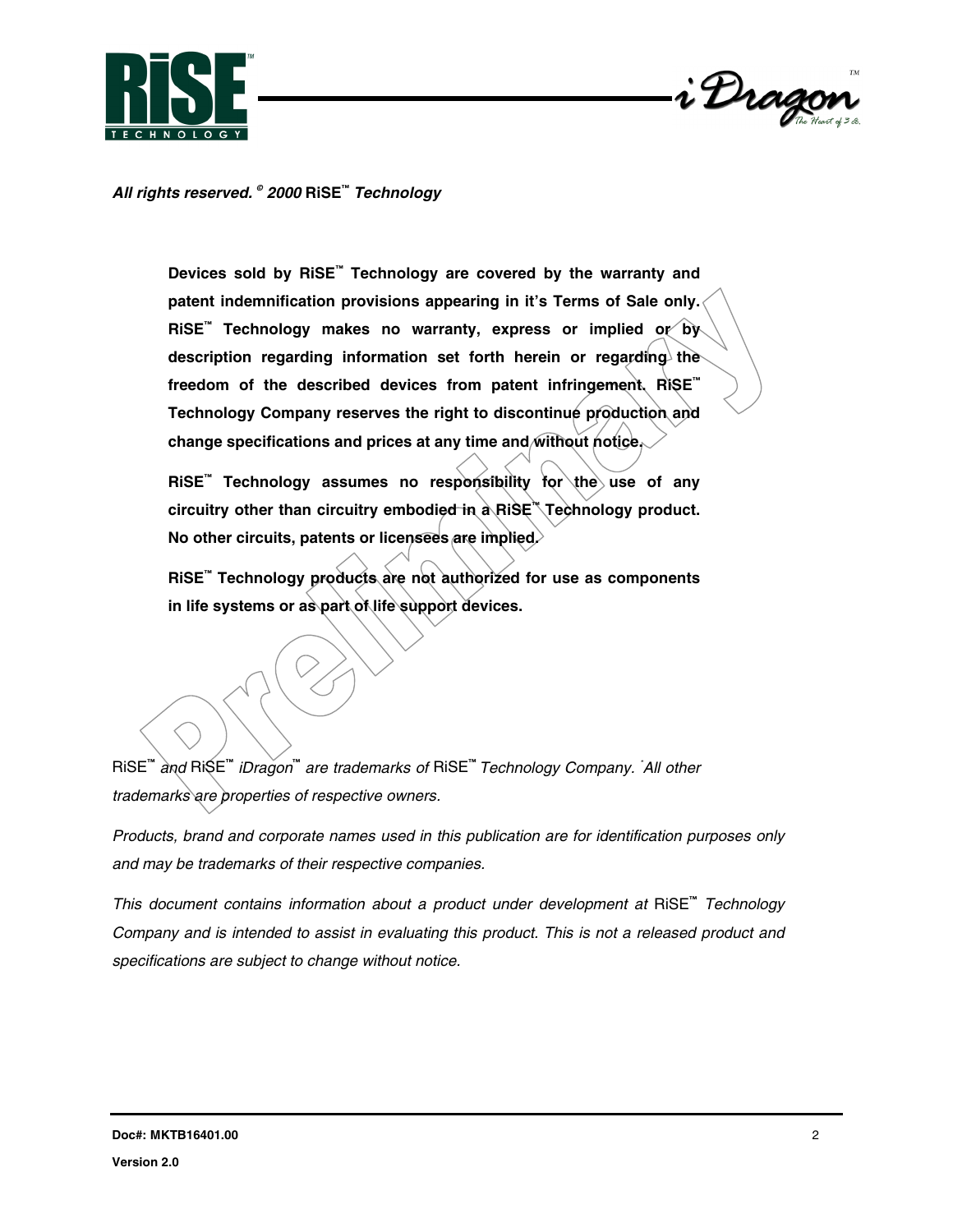



**Table of Contents** 

| . 6                                                                                                 |                |
|-----------------------------------------------------------------------------------------------------|----------------|
| <b>VERSION/STEPPING SPECIFIC CONFIGURATION.</b>                                                     | $\overline{z}$ |
| . 8                                                                                                 |                |
|                                                                                                     |                |
| <b>SYSTEM MANAGEMENT MODE </b>                                                                      |                |
| 8.4 I/O INSTRUCTION RESTART<br>8.6 BACK-TO-BACK SMI INTERRUPTS WHEN USING I/O INSTRUCTION RESTART13 |                |
| APPENDIX A - MACHINE <sup>2</sup> SPECIFIC CODE FOR RISE <sup>"</sup> <i>iDragon</i> "              |                |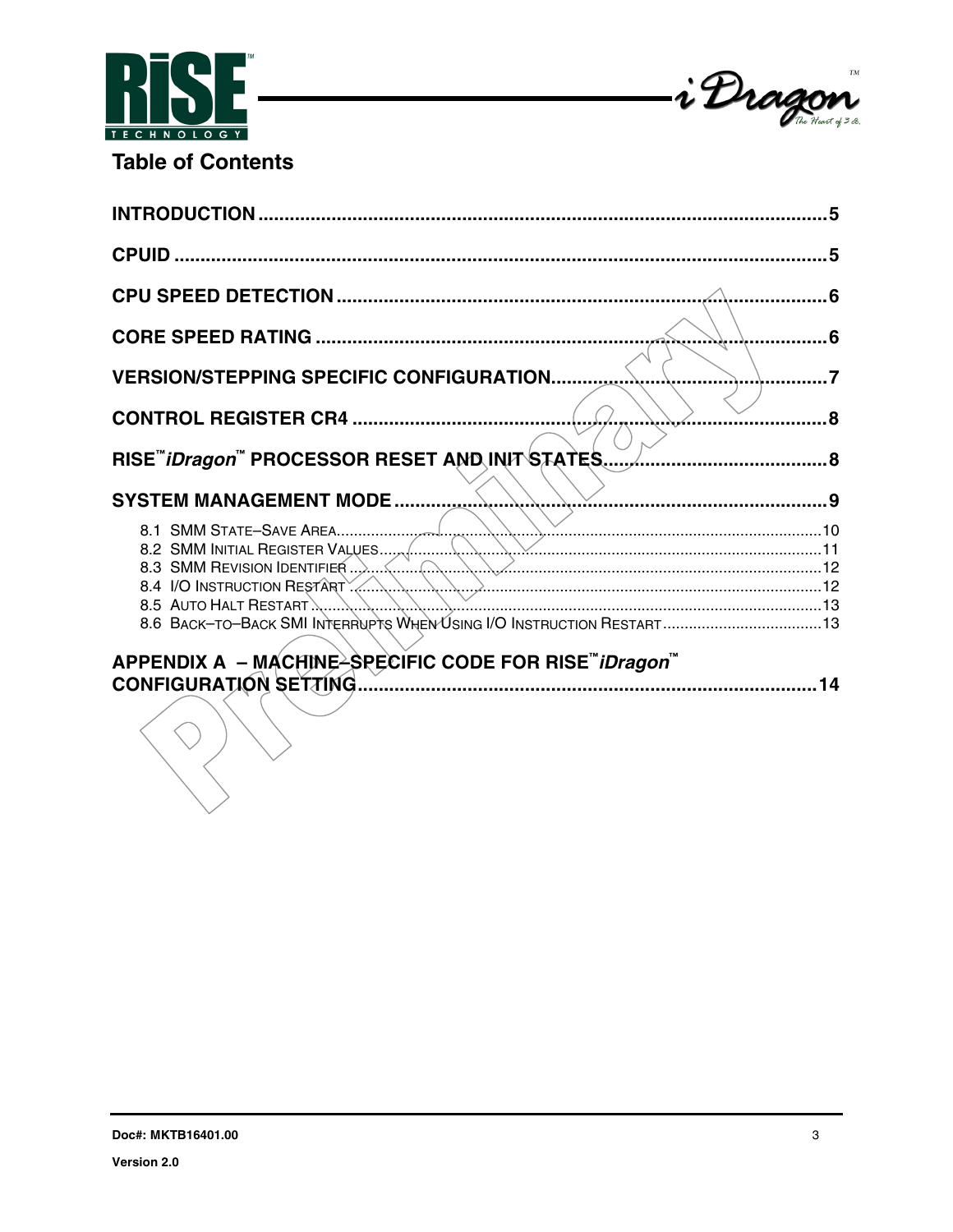



# **List of Tables**

 $\bigcirc$ 

 $\overline{\phantom{a}}$ 

 $(\geq$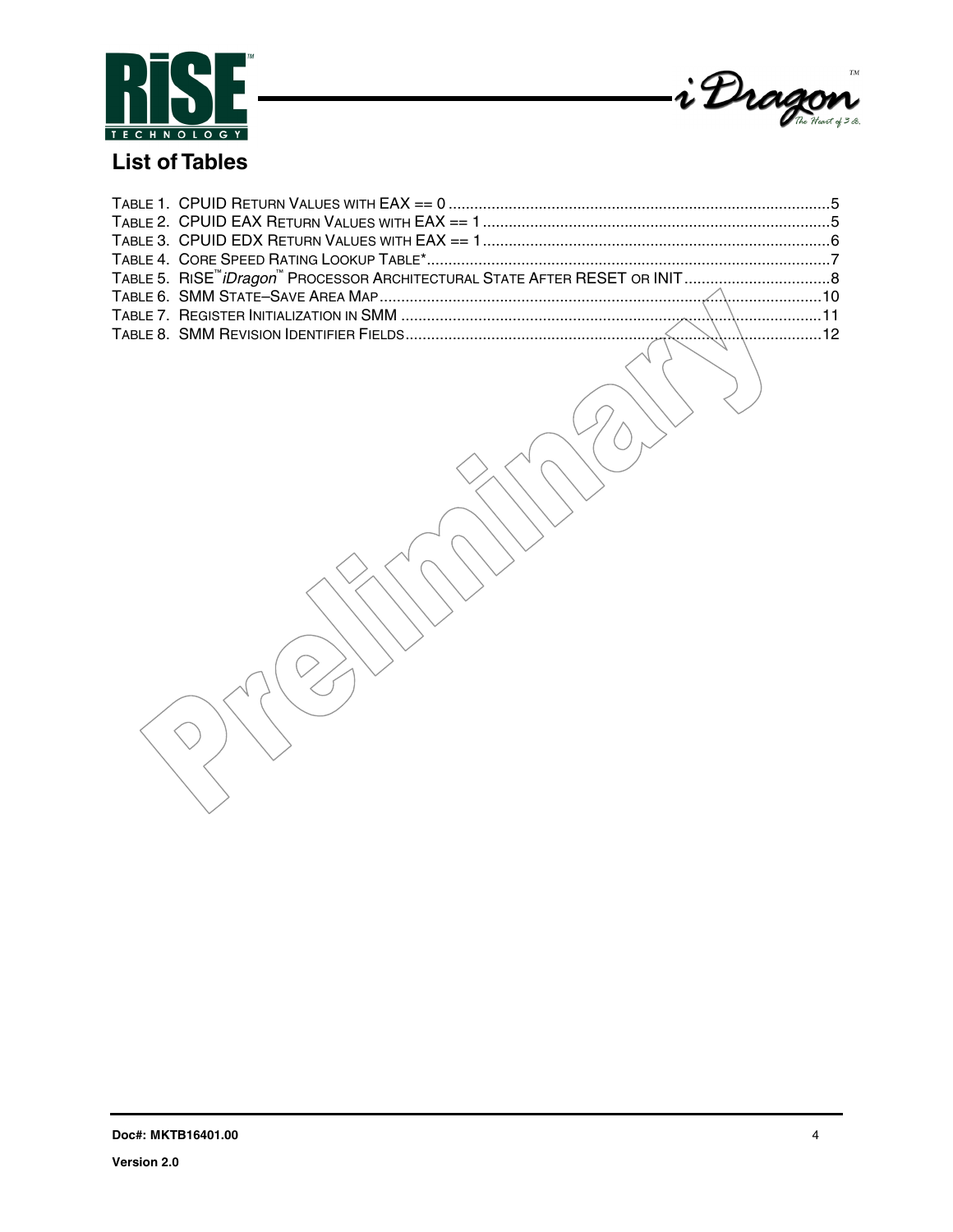<span id="page-4-0"></span>



## **Introduction**

The RiSE<sup>™</sup> *iDragon*<sup>™</sup> processor\_is a sixth generation processor optimized for low–power, highperformance multimedia Windows™ applications. The innovative RiSE*™ iDragon™* processor is the first .<br>superscalar, superpipelined, Pentium® MMX\* compatible processor featuring 3 integer units, 3–way superscalar MMX technology, and a fully pipelined floating point unit. The innovative circuitry of the RiSE*™ iDragon™* processor maximizes processing per clock cycle while requiring minimal power consumption – providing an ideal choice for cost–effective, power–efficient PC-embedded consumer information appliance, thin server and thin client systems.

This document is intended for BIOS and operating system software developers and contains information required to implement system support for the RiSE™ *iDragon*™ processor.

# **CPUID**

The CPUID instruction should be used to detect the RiSE™ *iDragon*™ processor and the model–specific features supported. Unsupported features should not be used by the BIOS, operating system, or by the application software. The RiSE™ *iDragon*™ processor returns values for the CPUID instruction are shown in Tables 1 through 3. The Intel P55C processor return values are included in the tables for comparison.

When the BIOS identifies the processor, if the processor is a RiSE™

- *\* iDragon*™ processor, its name appears as "RiSE(tm) *mP6* (tm) xxx processor"
- *\* iDragon*™ II processor, its name appears as "RiSE(tm) *mP6* II(tm) xxx processor"
- Where xxx is the rated performance number (refer to Table 4A or 4 B).

| <b>REGISTER</b> | RISE''' mP6'''      | <b>P55C</b>  |
|-----------------|---------------------|--------------|
| AΧ              |                     |              |
| EBX:ECX:EDX     | <b>RiseRiseRise</b> | GenuineIntel |

### **TABLE 1. CPUID RETURN VALUES WITH EAX == 0**

| TABLE 2. CPUID EAX RETURN VALUES WITH EAX == 1 |  |  |
|------------------------------------------------|--|--|
|                                                |  |  |

| <b>PROCESSOR</b>                                           | [13:12]<br><b>Type ID</b> | [11:8]<br><b>Family ID</b> | [7:4]<br><b>Model ID</b> | [3:0]<br><b>Stepping ID</b> |
|------------------------------------------------------------|---------------------------|----------------------------|--------------------------|-----------------------------|
| RiSE <sup>™</sup> <i>iDragon</i> <sup>™</sup> (0.25 um)    |                           | 5                          | 0                        | Varies                      |
| RiSE <sup>™</sup> <i>iDragon</i> <sup>™</sup> (0.18 um)    |                           | 5                          | 2                        | Varies                      |
| RiSE <sup>™</sup> <i>iDragon</i> <sup>™</sup> II (0.25 um) |                           | 5                          | 8                        | Varies                      |
| RiSE <sup>™</sup> <i>iDragon</i> <sup>™</sup> II (0.18 um) |                           | 5                          | 9                        | Varies                      |
| <b>P55C</b>                                                |                           | 5                          |                          | Varies                      |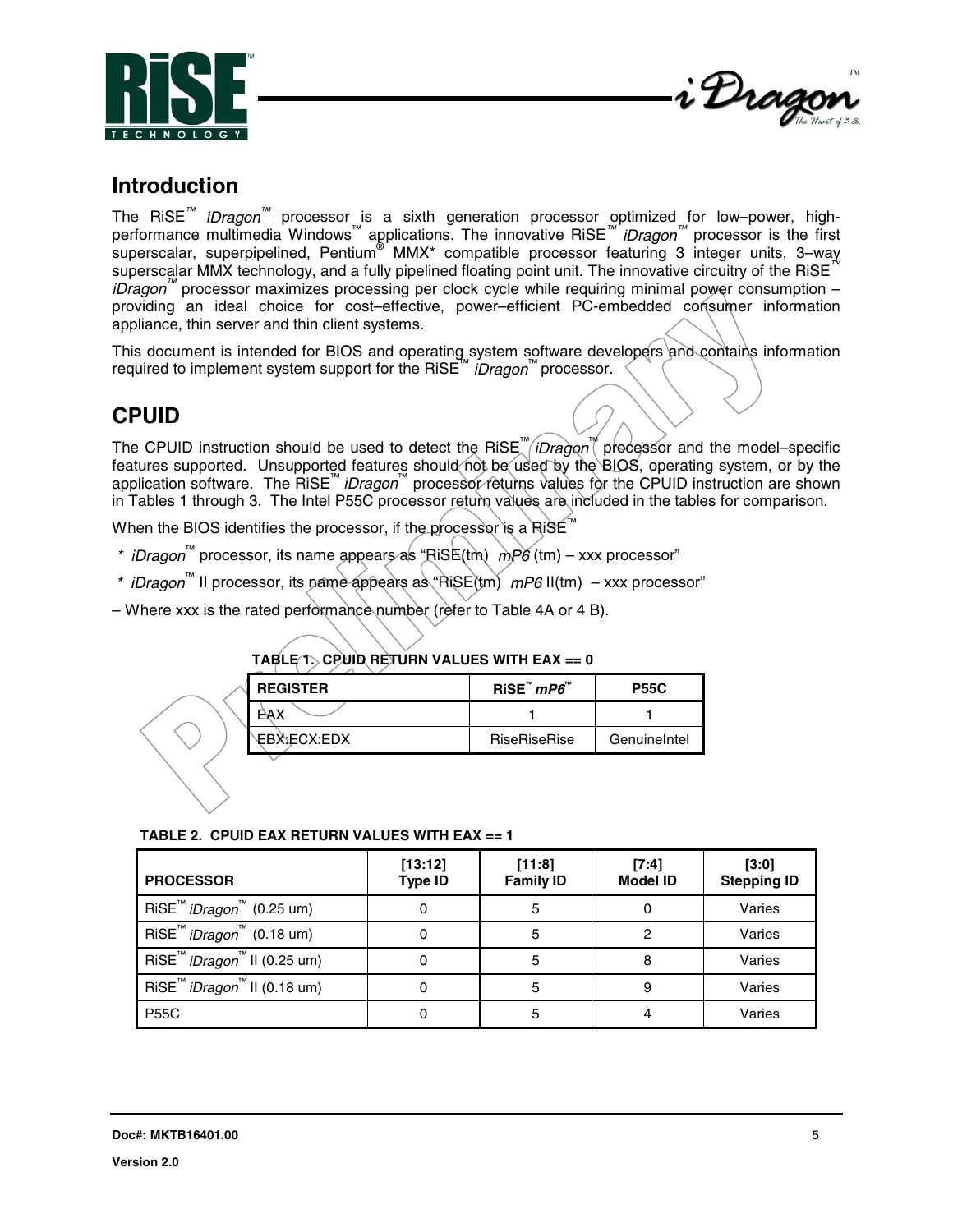



#### **TABLE 3. CPUID EDX RETURN VALUES WITH EAX == 1**

| <b>EDX Bits - Meaning</b>                | RISE™mP6™ | <b>P55C</b> | <b>Notes</b> |
|------------------------------------------|-----------|-------------|--------------|
| 0 - Floating Point Unit on Chip (FPU)    |           | 1           |              |
| 1 - VM86 Extensions (VME)                | 0         | 1           |              |
| 2 - Debugging Extensions (DE)            | 0         | 1           |              |
| 3 - Page Size Extensions (PSE)           | 0         | 0           |              |
| 4 - Time Stamp Counter (TSC)             | 1         |             |              |
| 5 - Model Specific Registers (MSR)       | 0         |             |              |
| 6 - Physical Address Extensions (PAE)    | $\Omega$  | 0           |              |
| 7 - Machine Check Exception (MCE)        | 0         |             |              |
| 8 - CMPXCHG8B instruction (CX8)          | 0         |             |              |
| 9 - APIC supported                       | 0         |             | 2            |
| $10:11 -$ RESERVED                       |           |             |              |
| 12 - Memory Type Range Registers (MTBR). | 0         | 0           |              |
| 13 - PTE Global Flag (PGE)               | O         | $\Omega$    |              |
| 14 - Machine Check Architecture (MCA)    | 0         | 0           |              |
| 15 - Conditional Move supported (CMQV)   | 0         | 0           |              |
| $16:22 - RESERVED$                       |           |             |              |
| 23 - MMX supported                       | 1         | 1           |              |
| $24:31 -$ RESERVED                       |           |             |              |

Notes:

- 1. The CMPXCHG8B instruction is supported and always enabled on the RiSE™*iDragon*™ processor; however, as specified in an erratum for early versions of Windows NT\* 4.0, the default CPUID function bit is set to 0.
- 2. Pentium processor multiprocessing capabilities are not supported on the RiSE™ *iDragon*™ processor.

# **CPU Speed Detection**

The RiSE™ *iDragon*™ processor supports the Time Stamp Counter and the RDTSC instruction. BIOS algorithms may use this facility to measure timed operations for CPU speed detection. During system boot, BIOS detects and displays the speed/ratio for the processor.

## **CPU Core Speed Rating**

A lookup table that references the processor operating frequency to a Core speed rating number should be incorporated into the speed detection algorithm. Tables 4A and 4B respectively list the current core speed of the RiSE™ *iDragon*™ processor and the RiSE™ *iDragon*™II processor.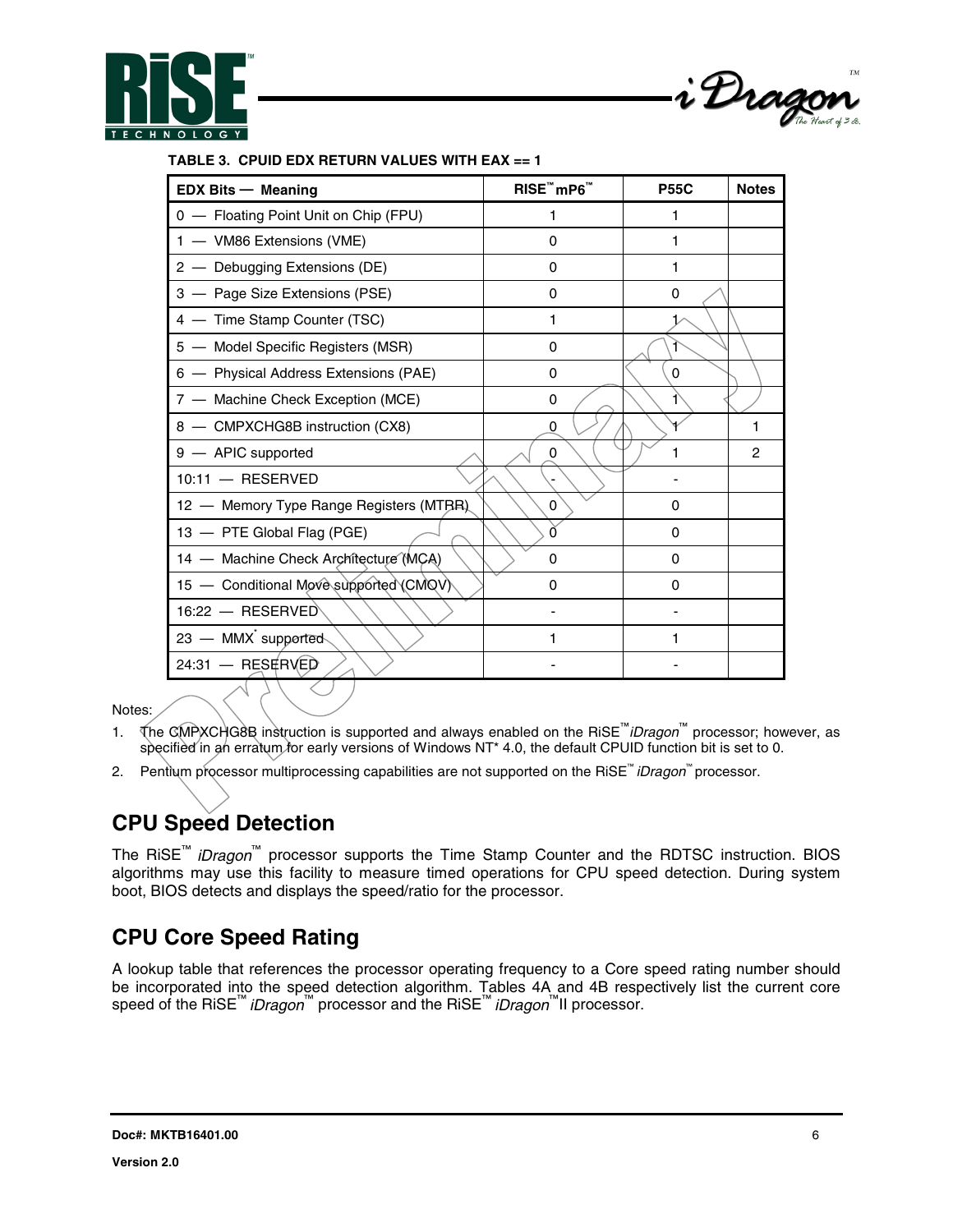



| <b>Bus Speed</b> | <b>Bus Ratio</b> | <b>Core Speed</b> |  |
|------------------|------------------|-------------------|--|
| 66               | 2:1              | 133               |  |
| 75               | 2:1              | 150               |  |
| 83               | 2:1              | 166               |  |
| 95               | 2:1              | 190               |  |
| 100              | 2:1              | 200               |  |
| 95               | 2.5:1            | 238               |  |
| 100              | 2.5:1            | 250               |  |
| 95               | 3:1              | 285               |  |
| 100              | 3:1              | 300               |  |
| 95               | 3.5:1            | 333               |  |
| 100              | 3.5:1            | 350               |  |
|                  |                  |                   |  |

### **TABLE 4A.** *iDragon***™ CORE SPEED RATING LOOKUP TABLE**

#### **TABLE 4B.** *iDragon***™ II CORE SPEED RATING LOOKUP TABLE**

| <b>Bus Speed</b> | <b>Bus Ratio</b> | <b>Core Speed</b> |
|------------------|------------------|-------------------|
| 66               | 2:               | 133               |
| 75               | 21               | 150               |
| 83               | 2:1              | 166               |
| 95               | 2:1              | 190               |
| 00               | 2:1              | 200               |
| 95               | 2.5:1            | 238               |
| 100              | 2.5:1            | 250               |
| 95               | 3:1              | 285               |
| 100              | 3:1              | 300               |
| 95               | 3.5:1            | 333               |
| 100              | 3.5:1            | 350               |



# **Version / Stepping Specific Configuration**

For the production version of the RiSE™ *iDragon*™ processor, no stepping–specific initialization is required.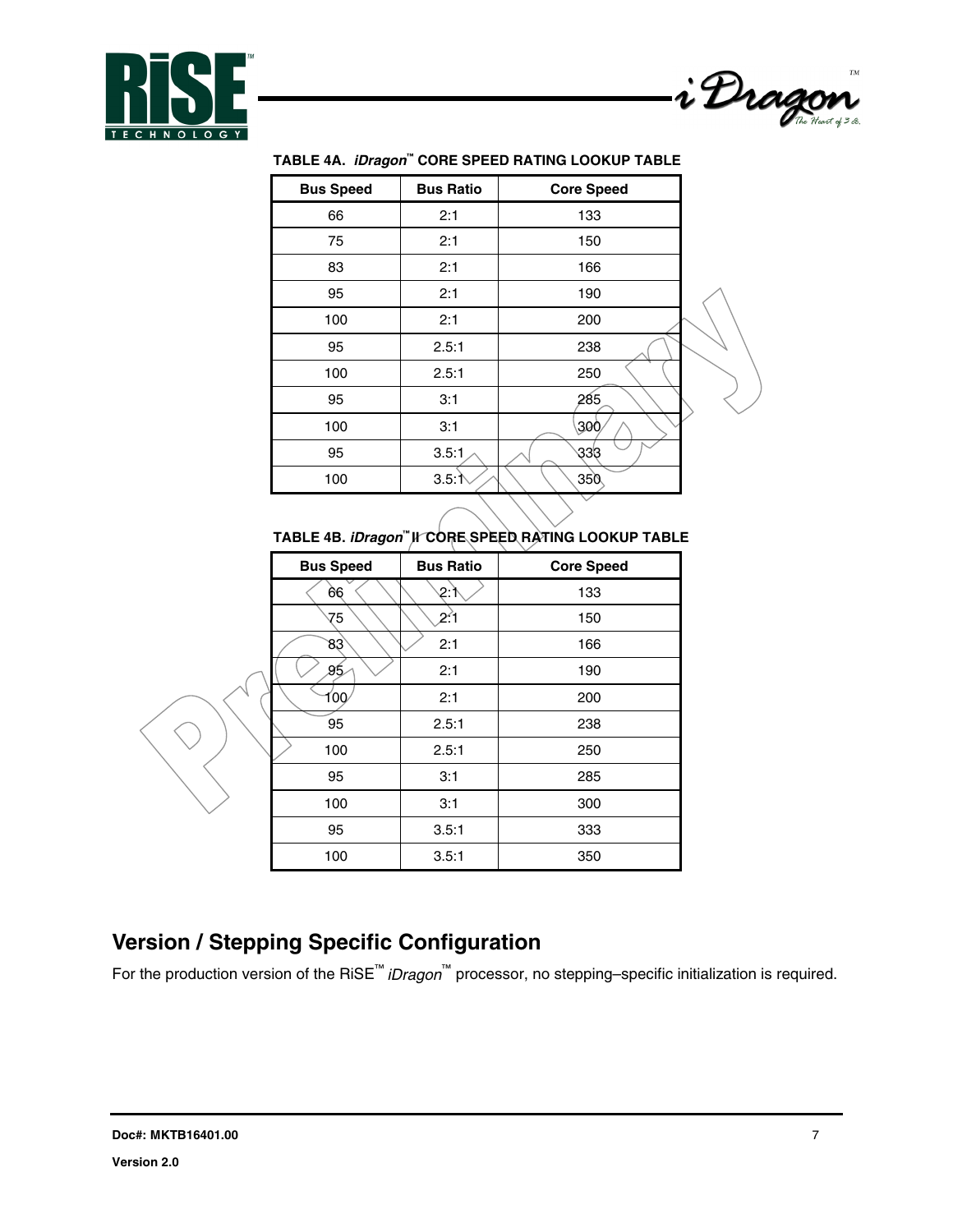



## **Control Register CR4**

The Pentium<sup>®</sup> processor introduced a new control register (CR4) for controlling many of its new modelspecific architectural features. The RiSE™*iDragon*™ processor provides a CR4 register compatible with the Pentium processor; however, it does not implement all of the model–specific features that can be controlled through the CR4 register. The CPUID instruction described in Section [0](#page-4-0) should be used to determine the features supported by the RiSE™ *iDragon*™ processor.



Bits **VME, PVI, PSE, MCE, PGE** and **PCE** are not supported on the RiSE™*iDragon*™ processor. These six bits return a value of 0 when read and although they cannot be set, no GP exception occurs on attempts to set them.

The **DE** bit is reserved on the RiSE™*iDragon*™ processor. The return value when this bit is read and its response to attempts to set it are both undefined; however, no GP exception occurs on attempts to set or clear it.

# **RiSE™***iDragon***™ Processor Reset and Init States**

The state of each register of the RiSE™*iDragon*™ processor after a RESET or INIT is listed in Table 5.

| <u>IABLE 3.\ RISE <i>IUREGO</i>N_PROCESSOR ARCHITECTURAL STATE AFTER RESET OR INIT</u> |                                                                                               |                               |              |  |
|----------------------------------------------------------------------------------------|-----------------------------------------------------------------------------------------------|-------------------------------|--------------|--|
| <b>REGISTER</b>                                                                        | <b>RESET State</b>                                                                            | <b>INIT State<sup>1</sup></b> | <b>NOTES</b> |  |
| <b>EFLAGS</b>                                                                          | 00000002H                                                                                     |                               | 2            |  |
| <b>EIP</b>                                                                             | 0000FFF0H                                                                                     |                               |              |  |
| <b>CS</b>                                                                              | $Select = F000H$<br>$Base = FFFF0000H$<br>$Limit = FFFFH$<br>$AR = Present$ , R/W, Accessed   |                               |              |  |
| SS, DS, ES, FS, GS                                                                     | Selector = $0000H$<br>$Base = 00000000H$<br>$Limit = FFFFH$<br>$AR = Present$ , R/W, Accessed |                               |              |  |
| <b>EAX</b>                                                                             | 00000000H                                                                                     |                               | 3            |  |
| <b>EDX</b>                                                                             | 0000050xH                                                                                     |                               | 4            |  |
| EBX, ECX, ESI, EDI, EBP, ESP                                                           | 00000000H                                                                                     |                               |              |  |

**TABLE 5. RISE™***iDragon***™ PROCESSOR ARCHITECTURAL STATE AFTER RESET OR INIT**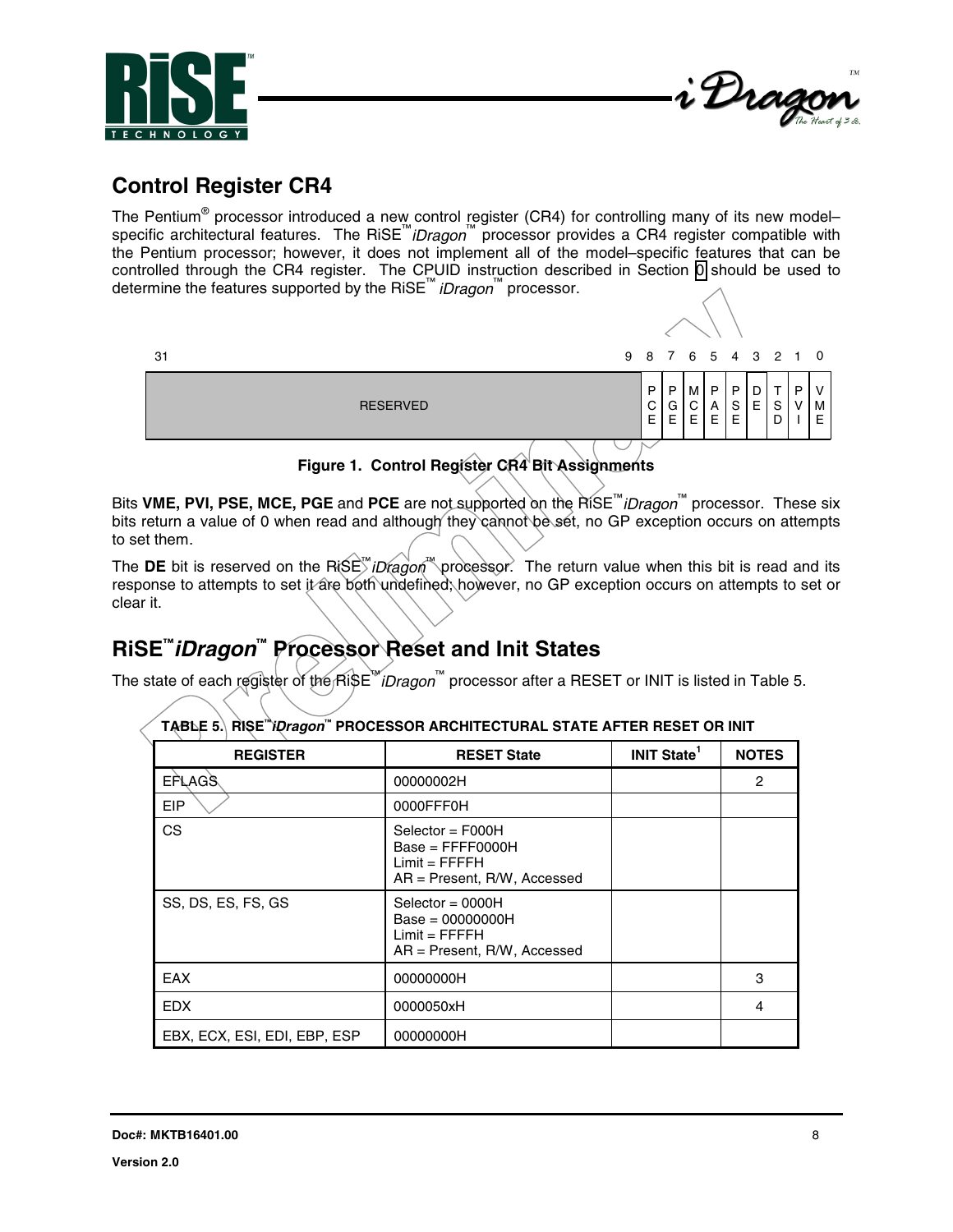



| <b>REGISTER</b>                | <b>RESET State</b>                                                                 | <b>INIT State</b> <sup>1</sup> | <b>NOTES</b> |
|--------------------------------|------------------------------------------------------------------------------------|--------------------------------|--------------|
| <b>GDTR, IDTR</b>              | $Base = 00000000H$<br>$Limit = FFFFH$<br>$AR = Present$ , R/W                      |                                |              |
| LDTR, Task Register            | Selector = $0000H$<br>$Base = 00000000H$<br>$Limit = FFFFH$<br>$AR = Present, R/W$ |                                |              |
| FPU Stack ST7-ST0              | 000000000000000000000H (+0.0)                                                      | Unchanged                      |              |
| <b>FPU Control Word</b>        | 0040H                                                                              | Unchanged                      |              |
| <b>FPU Status Word</b>         | 0000H                                                                              | Unchanged                      |              |
| FPU Tag Word                   | 5555H                                                                              | Unchanged                      |              |
| <b>FPU Instruction Pointer</b> | 000000000000H                                                                      | Unchanged                      |              |
| <b>FPU Data Pointer</b>        | 00000000000H                                                                       | Unchanged                      |              |
| C <sub>R0</sub>                | 60000010H                                                                          |                                | 5            |
| CR2, CR3, CR4                  | 00000000H                                                                          |                                |              |
| DR <sub>7</sub>                | 00000400H                                                                          |                                |              |
| D <sub>R6</sub>                | FFFFOFFOH                                                                          |                                |              |
| DR0, DR1, DR2, DR3             | 00000000H                                                                          |                                |              |
| Data and Code Cache            | Invalid                                                                            | Unchanged                      |              |
| <b>TLBs</b>                    | Invalid                                                                            | Invalid                        |              |
| <b>TSC</b>                     | 0                                                                                  | Unchanged                      |              |

#### Notes:

- 1. Unless otherwise specified, the INIT state is the same as the RESET state.
- 2. Software should not depend on the states of the 10 most significant bits of the EFLAGS register following a reset.
- 3. The EAX register contains the results of the Built In Self Test (BIST) when invoked. If EAX = 00000000H then BIST completed successfully. If EAX is non-zero then BIST failed.
- 4. The EDX register contains the RiSE™ *iDragon*™ processor identification and revision information.
- 5. The CD and NW flags are unchanged following INIT, bit 4 is set to 1, and all other bits are cleared.

## **System Management Mode**

The System Management Mode (SMM) of the RiSE™*iDragon*™ processor is functionally identical to that of the Pentium® processor. SMM handlers should not rely on the availability of any Pentium processor model–specific registers or features that are not supported by the RiSE™*iDragon*™ processor. The CPUID instruction should be used to determine the model–specific features available.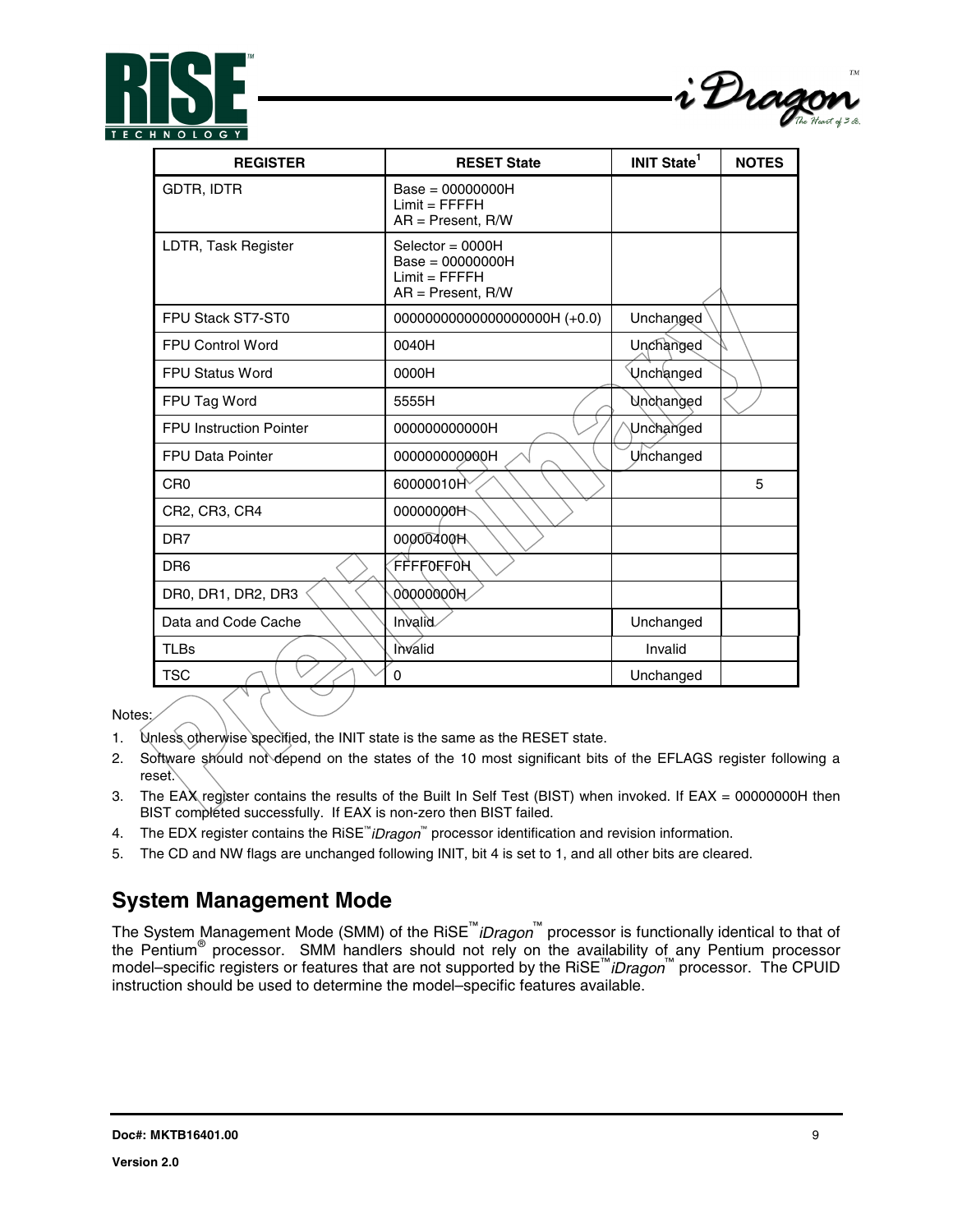



## **8.1 SMM State–Save Area**

When the RiSE™*iDragon*™ processor enters SMM, it writes the processor state information into the SMM state–save area of SMRAM. The SMM state–save map area is located in SMRAM between addresses [SMBASE + 8000H + 7FFFH] and [SMBASE + 8000H + 7E00H]. Table 6 lists the information contained within the SMM state–save area. Processor state information not listed in Table 6 is not automatically saved nor restored by the processor. It is the responsibility of the SMM handler to saye and restore any additional state information that it alters during execution.

| IABLE 6. SMM STATE-SAVE AREA MAP<br>Λ      |                  |                 |  |
|--------------------------------------------|------------------|-----------------|--|
| <b>OFFSET</b><br>(Added to SMBASE + 8000H) | <b>REGISTER</b>  | <b>WRITABLE</b> |  |
| 7FFCH                                      | CR <sub>0</sub>  | No              |  |
| 7FF8H                                      | CR <sub>3</sub>  | No              |  |
| 7FF4H                                      | <b>EFLAGS</b>    | Yes             |  |
| 7FF0H                                      | <b>EIP</b>       | Yes             |  |
| 7FECH                                      | <b>EDL</b>       | Yes             |  |
| 7FE8H                                      | ัธีSl            | Yes             |  |
| 7FE4H                                      | €Bϧ              | Yes             |  |
| 7FE0H                                      | ESR              | Yes             |  |
| 7FDCH                                      | EB∕X             | Yes             |  |
| 7FD8H                                      | <b>EDX</b>       | Yes             |  |
| <b>ZFD4H</b>                               | <b>ECX</b>       | Yes             |  |
| <b>7FD0H</b>                               | EAX              | Yes             |  |
| 7FCCH                                      | DR <sub>6</sub>  | No              |  |
| XLC8H                                      | DR7              | No              |  |
| 7FC4H                                      | <b>TR</b>        | <b>No</b>       |  |
| 7FC0H                                      | <b>LDTR Base</b> | No              |  |
| 7FBCH                                      | GS               | No              |  |
| 7FB8H                                      | <b>FS</b>        | <b>No</b>       |  |
| 7FB4H                                      | <b>DS</b>        | <b>No</b>       |  |
| 7FB0H                                      | SS               | No              |  |
| 7FACH                                      | CS               | No              |  |
| 7FA8H                                      | <b>ES</b>        | <b>No</b>       |  |
| 7FA7H - 7F98H                              | <b>RESERVED</b>  | No              |  |
| 7F94H                                      | <b>IDT Base</b>  | No              |  |

#### **TABLE 6. SMM STATE–SAVE AREA MAP**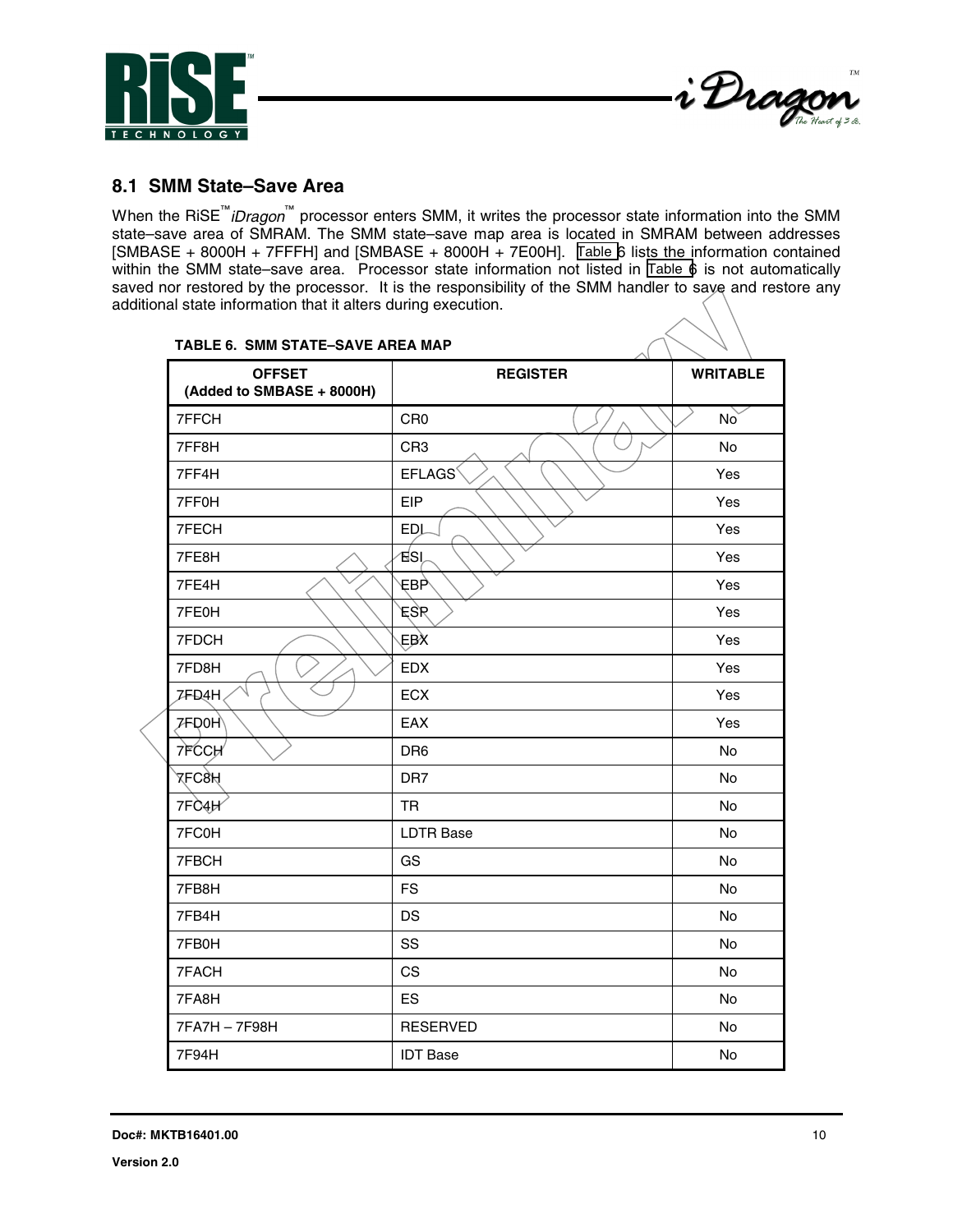



| <b>OFFSET</b><br>(Added to SMBASE + 8000H) | <b>REGISTER</b>                      | <b>WRITABLE</b> |
|--------------------------------------------|--------------------------------------|-----------------|
| 7F92H                                      | <b>IDT Limit (Word)</b>              | <b>No</b>       |
| 7F91H-7F8CH                                | <b>RESERVED</b>                      | No              |
| 7F88H                                      | <b>GDT Base</b>                      | No              |
| 7F86H                                      | <b>GDT Limit (Word)</b>              | No              |
| 7F85H-7F04H                                | <b>RESERVED</b>                      | Nø              |
| 7F02H                                      | Auto HALT Restart Field (Word)       | Yes             |
| <b>7F00H</b>                               | I/O Instruction Restart Field (Word) | Yeş             |
| 7EFCH                                      | SMM Revision Identifier Field        | No              |
| 7EF8H                                      | <b>SMBASE Field</b>                  | Yes             |
| 7EF7H-7EF4H                                | <b>RESERVED</b>                      | No              |
| 7EF0H                                      | Restart ElP                          | <b>No</b>       |
| 7EEFH-7EE8H                                | <b>RESERVED</b>                      | No              |
| 7EE4H                                      | CR <sub>4</sub>                      | <b>No</b>       |
| 7EE0H                                      | CRO                                  | No              |
| 7ED8H                                      | TSS Descriptor                       | No              |
| 7ED0H                                      | LDT Descriptor                       | No              |
| 7EC8H                                      | GS Descriptor                        | No              |
| 7EC0H                                      | <b>FS Descriptor</b>                 | No              |
| ∕ี FEB8H                                   | <b>DS Descriptor</b>                 | No              |
| <b>VEBOH</b>                               | <b>SS Descriptor</b>                 | No              |
| 7EA <sub>8H</sub>                          | <b>CS Descriptor</b>                 | No              |
| 7EA0H                                      | <b>ES Descriptor</b>                 | <b>No</b>       |
| 7E9PH - 7E00H                              | <b>RESERVED</b>                      | No              |

## **8.2 SMM Initial Register Values**

The initial state of each processor register upon entry to SMM is listed in Table 7.

#### **TABLE 7. REGISTER INITIALIZATION IN SMM**

| <b>REGISTER</b>           | <b>INITIAL CONTENTS</b> | <b>NOTES</b> |
|---------------------------|-------------------------|--------------|
| General-purpose registers | Undefined               |              |
| <b>EFLAGS</b>             | 00000002H               |              |
| EIP                       | 00008000H               |              |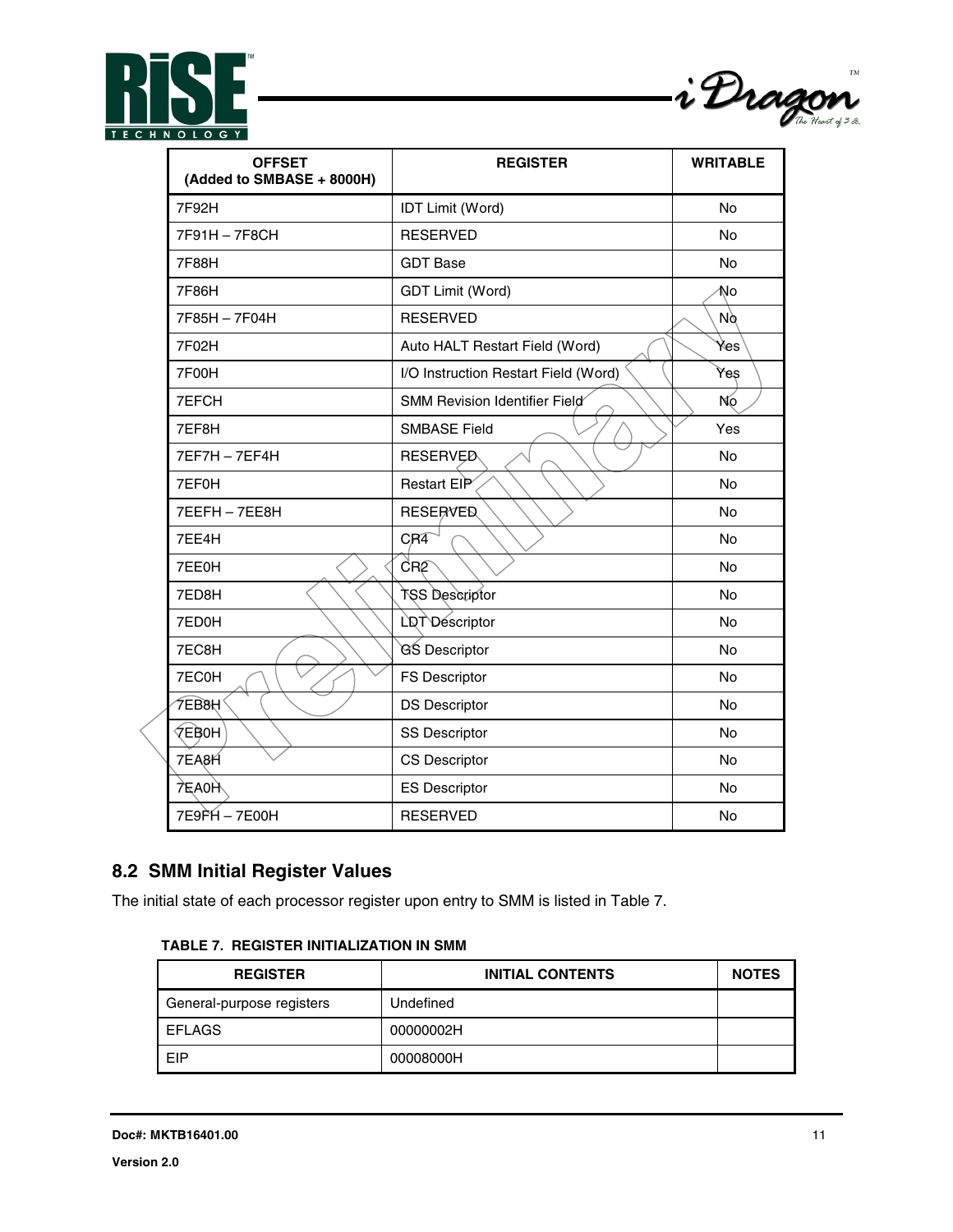



| <b>REGISTER</b>              | <b>INITIAL CONTENTS</b>                            | <b>NOTES</b> |
|------------------------------|----------------------------------------------------|--------------|
| CS Selector                  | SMM Base shifted right 4 bits (default 3000H)      |              |
| CS Base                      | SMM Base (default 00030000H)                       |              |
| CS Limit                     | FFFFFH (4 GBytes)                                  |              |
| DS, ES, FS, GS, SS Selectors | 0000H                                              |              |
| DS, ES, FS, GS, SS Bases     | 00000000H                                          |              |
| DS, ES, FS, GS, SS Limits    | FFFFFH (4 GBytes)                                  |              |
| C <sub>R0</sub>              | Bits 0, 2, 3 and 31 are cleared; others unmodified |              |
| DR <sub>6</sub>              | Unpredictable                                      |              |
| DR <sub>7</sub>              | 00000400H                                          |              |

Notes:

1. Attr=Preset. R/W. Accessed, G=1, D=0, AVL=0, DRL=0,

### **8.3 SMM Revision Identifier**

The SMM Revision Identifier is used to ascertain the version and extensions of SMM being used and is located at offset 7EFCH in the SMM state–save area. Table 8 shows the SMM Revision Identifier Fields and associated RiSE™*iDragon*™ processor default values. I/O Instruction Restart and SMBase Relocation are always enabled on the RiSE™*iDragon*™ processor.

| <b>TABLE 8. SMM REVISION IDENTIFIER FIELDS</b> |  |  |  |
|------------------------------------------------|--|--|--|
|                                                |  |  |  |

| <b>BITS 31-18</b> | <b>BIT 17</b>       | <b>BIT 16</b>           | <b>BITS 15-0</b>          |
|-------------------|---------------------|-------------------------|---------------------------|
| <b>RESERVED</b>   | SMM Base Relocation | I/O Instruction Restart | <b>SMM Revision Level</b> |
|                   |                     |                         | 0002H                     |

## **8.4 I/O Instruction Restart**

The I/O Instruction Restart Field, located at offset 7F00H in the SMM state–save area, controls an I/O instruction restart. If the I/O Instruction Restart Field contains the value 00FFH during an RSM instruction, then the value restored in the EIP register is the value found in the Restart EIP Field of the SMM state– save area. This restored EIP points to the I/O instruction that received the SMI request, and the processor automatically re–executes the trapped I/O instruction. However, if the I/O Instruction Restart Field contains the value 0000H during an RSM instruction, then the value restored in the EIP register is located in the EIP Field in the SMM state–save area. This information is tabulated below.

| Value of I/O Instruction Field | Origin of Value Stored in EIP Register    |
|--------------------------------|-------------------------------------------|
| I 00FFh                        | Restart EIP Field of SMM State-Save Area  |
| 0000H                          | EIP Register Field of SMM State-Save Area |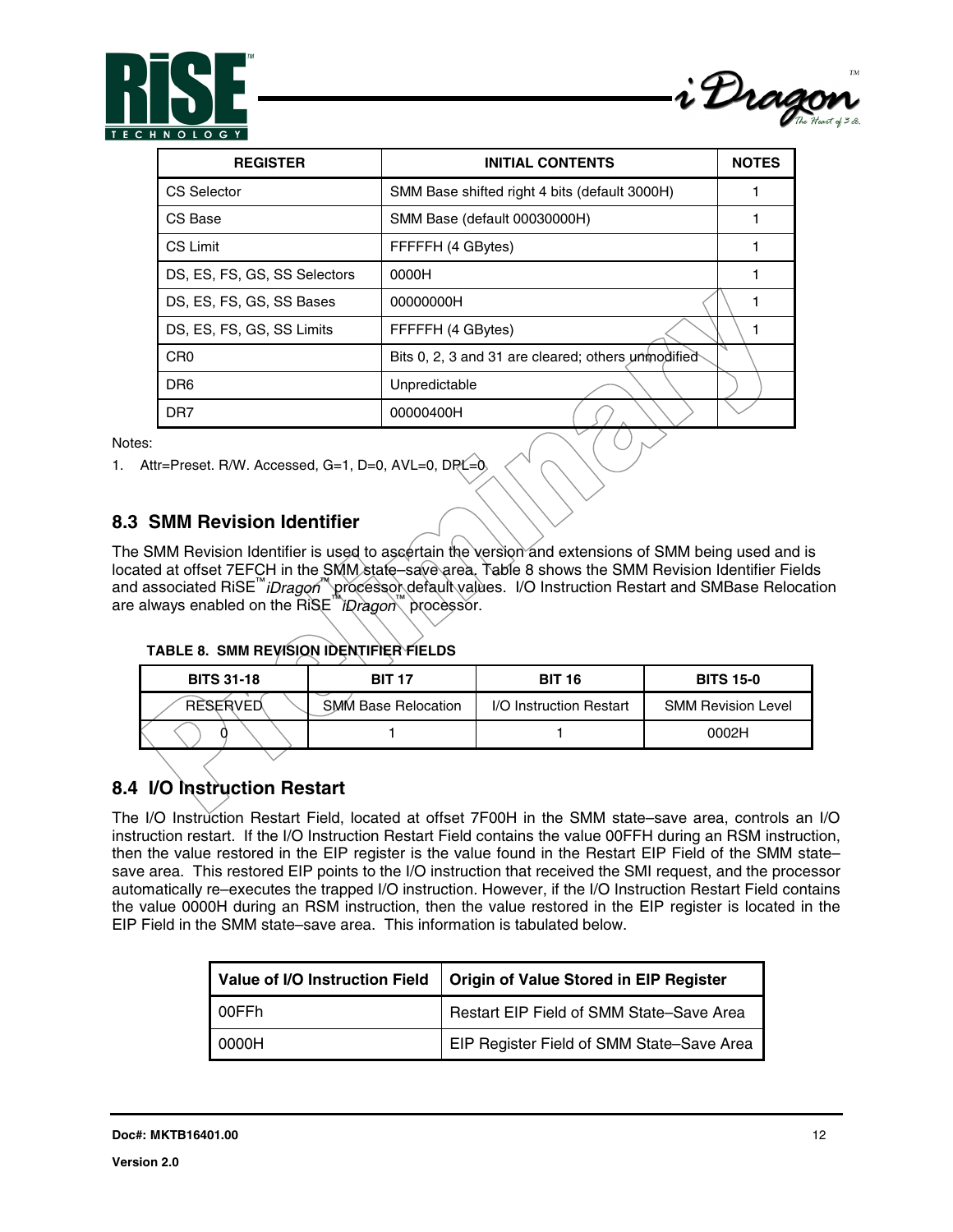



I/O Instruction Restart is always enabled on the RiSE™*iDragon*™ processor. When the processor enters SMM, a value of 0000H is always written to the I/O Instruction Restart Field. It is the responsibility of the SMM handler to examine the state of the processor and to determine if an I/O instruction restart is required.

## **8.5 Auto Halt Restart**

The Auto Halt Restart Field, located at offset 7F02H in the SMM state–save area, is loaded with a value of 0001H if the processor was in the HALT state when the SMI occurred. If the processor was not in HALT state, a value of 0000H is saved. Upon exit of SMM, the processor examines the Auto Halt Restart Field. If the Auto Halt Restart Field contains a value of 0001H, the Restart EIP is restored to the EIP register and the processor re–executes the HALT instruction upon exit of SMM. However, if the Auto Halt Restart Field contains 0000H, then the value from the EIP field is restored to the EIP register and the processor begins execution at the instruction following the HALT. If the SMM Handler routine clears this flag, the processor begins execution with the instruction following the HALT instruction.

## **8.6 Back–to–Back SMI Interrupts When Using I/O Instruction Restart**

To avoid program error, the SMM handler must be able to identify back–to–back SMI interrupts on I/O instructions when I/O Instruction Restarting is being used. Setting the I/O Instruction Restart Field value to 00FFH during the second of the back–to–back executions of the SMM handler causes the EIP value to be set.

**Doc#: MKTB16401.00** 13